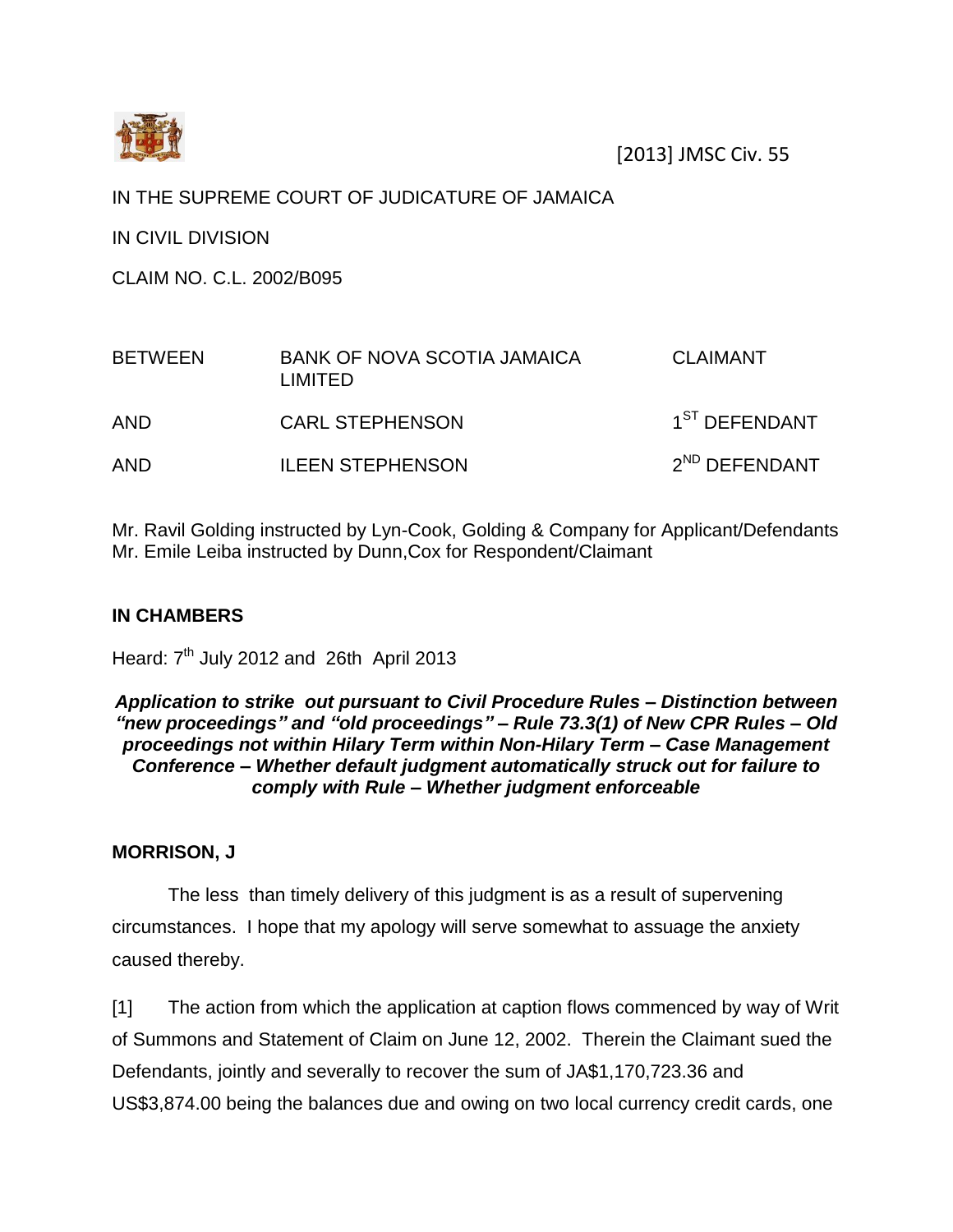dual currency card and one line of credit card which the Defendants realized through the auspices of the Claimant.

[2] In the alternative, the Claimant sought damages for breach of contract in that on or about September 1999 the parties entered into a credit in which the Claimant provided t the Defendants the use of credit cards and a line of credit on condition that the Defendants would pay to the Claimant, at stated periods, all outstanding balances together with interest thereon. The itemization of the particular transactions as is borne out by the Statement of Claim is worth its reproducing:

| <b>Account Number</b>                                       | <b>Interest Rate</b> | Balances at 4/6/02               |
|-------------------------------------------------------------|----------------------|----------------------------------|
| a) Scotia Line A/C No.<br>714742825102374                   | 26.75%               | JA\$1,053,556.42                 |
| b) Master Card<br>currency A/C No.<br>5443112839994955      | 44.75%               | JA\$114,383.61                   |
| c) Master Card<br>Dual currency A/C No.<br>5443112830004955 | 18.0%                | US\$3,874.20                     |
| d) Visa Card A/C No.<br>4487940020007853                    | 44.75%               | JA\$298,287.31                   |
| e) Visa Card A/C No.<br>4487932010003166                    | 44.75%               | JA\$32,595.02                    |
| Total                                                       |                      | JA\$1,710,723.36<br>US\$3,874.20 |

[3] There is a dispute as to whether the first Defendant was ever served with a copy of the Writ of Summons and Statement of Claim as sworn to by a Mr. Ruel Gibson on November 20, 2002. However, I need not resolve that issue. The second Defendant was not served, she being deceased at the time of the attempted service upon her. Ensuing therefrom on November 20, 2002 the Claimant made an unsuccessful Request to enter judgment against the first Defendant. However, that Request was refused by the Registrar owing to the fact that the said Request was not in order.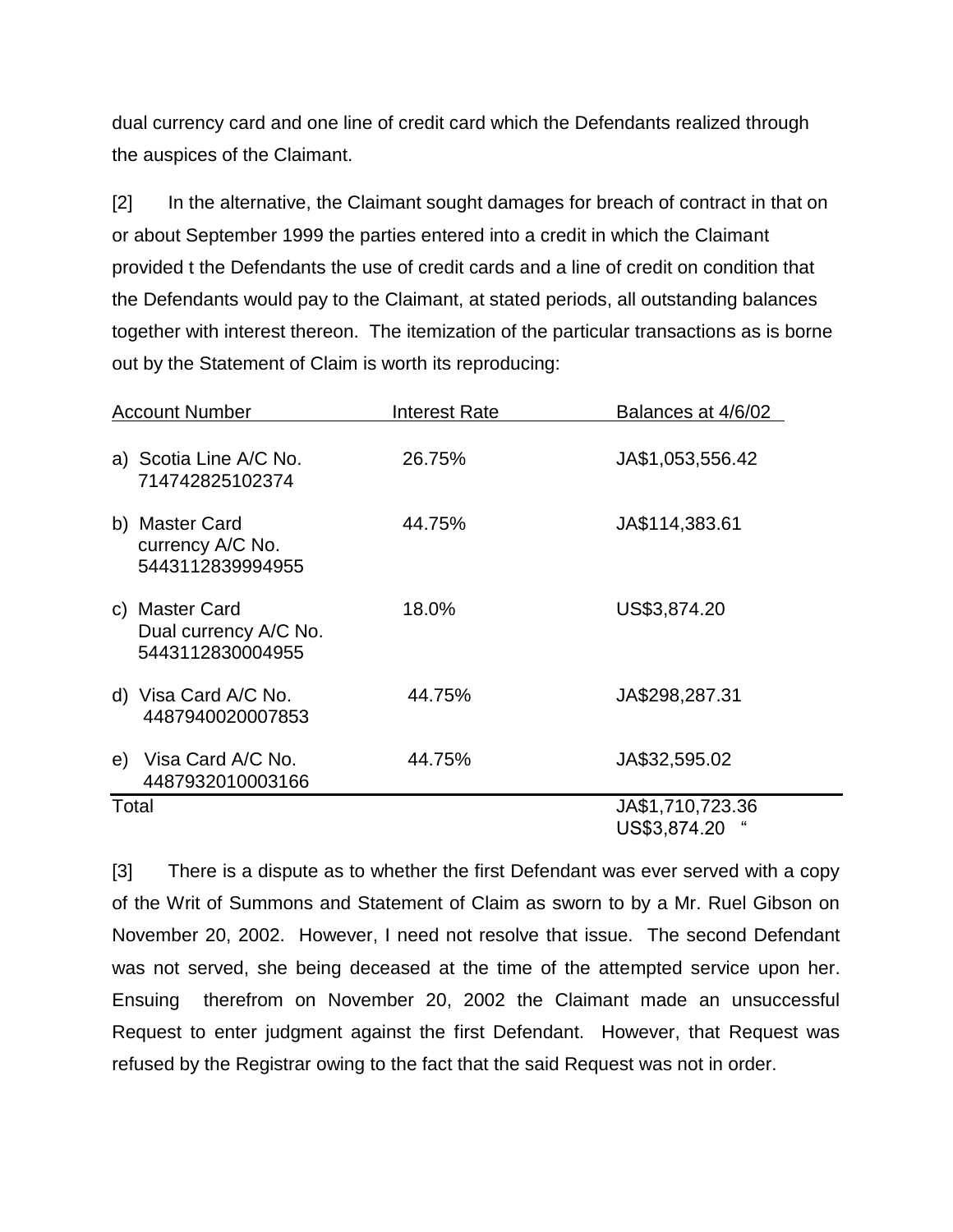[4] Having failed to enter judgment at the aforementioned time the Claimant prosecuted no further action until August 30, 2007 when judgment in Default of Acknowledgment of Service was secured against the first Defendant in the sum of JA\$4,036,315,50 with interest thereon at 6% per annum from the date of judgment together with US\$7,517.65 plus interest at the rate of 3% per annum from the date of judgment to the date of payment.

[5] Armed with that judgment, on July 24 2009 the Claimant obtained an Order for Seizure And Sale of Goods. Acting on the authority of the Warrant the goods of the first Defendant were either actually or constructively seized thus precipitating the current application.

[6] From the Interlocutory Judgment in 20 November 2002 it appears that items d) and c) were settled. I will at this juncture refer to the November 20, 2002 Affidavit of Debt of Ms. Kerry-Ann McKoy Tullock, attorney-at-law, in which she depones at paragraph 3 that "the defendants have paid nothing on account ..and there is now bona fide due and payable … the sum of US\$3,874.26 and JA\$1,710,723.36 together with interest thereon at the rates outlined in the Statement of Claim and costs." (My emphasis)

[7] Let me now revert to what I consider to be a crucial acknowledgement on the part of the Respondent/Plaintiff: "The Defendants failed to file an appearance in the suit within the time stipulated by the Civil Procedure Code:. As a result of that failure "the Plaintiff filed a judgment to be perfected on  $30<sup>th</sup>$  November, 2002. On the said date, the Plaintiff also filed an Affidavit of Debt, an Affidavit of Search and an Affidavit of Service in the Supreme Court Registry. However, the said judgment was not perfected as the Plaintiff was advised by the Registrar of the Supreme Court that proof of the interest claimed at the rates of 21.5%, 48.50% and 18% respectively should first be provided."

The reference to the Registrar's requisition dated  $11<sup>th</sup>$  July 2003 states: "Kindly file request for default judgment … NB Judgment should not be entered for tabulated amounts. Kindly file copy of agreement."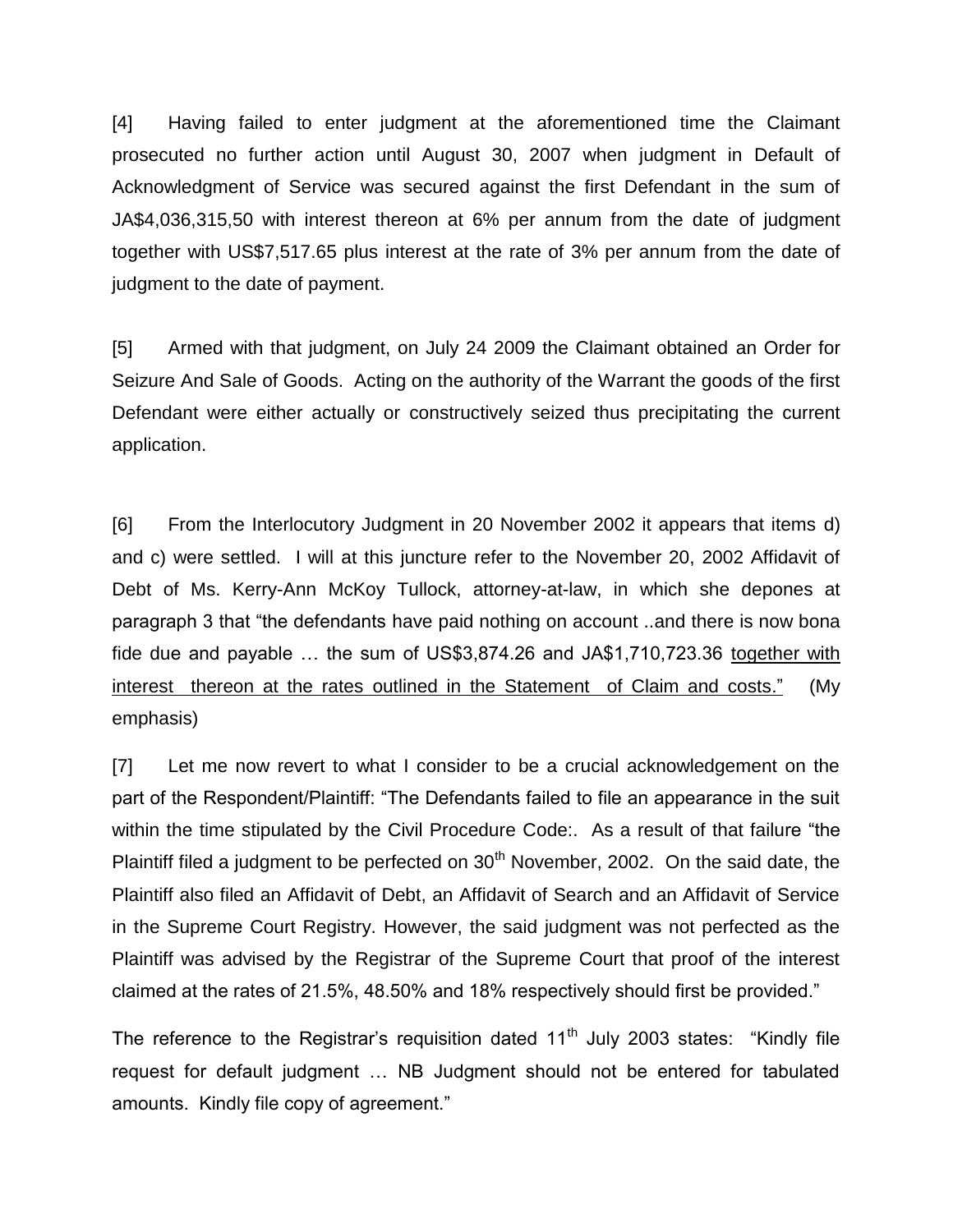[8] Months later the Registrar on  $10<sup>th</sup>$  November 2003 made further requisition of the Plaintiff: "Please file request for default judgment. Judgment should not be entered for tabulated sum. Agreement, file, documents of court indicate various interest rates shown. Please therefore reconcile the rate of interest in the statement the Affidavit of Debt and judgment". From the records another Request for Default Judgment was filed on August 30, 2007 in which, *inter alia,* the amounts claimed and the rates of interest per annum for each transaction were included, ostensibly in answer to the Registrar's requisition. On the said day of August 20, 2007 Judgment in Default of Acknowledgment of service was entered.

#### *The Submissions*

[9] Mr. Golding submits that as the application was filed on  $12<sup>th</sup>$  June 2002 and that as the application was not completed before the Civil Procedure Rules 2002 (CPR) came into force then the Plaintiff ought to have had regard to Rule 73.3(4) of the CPR. That is to say, the Plaintiff had a duty to apply for a Case Management Conference date to be fixed seeing that judgment was obtained on  $30<sup>th</sup>$  August 2007.

As the Plaintiff did not so do then the Claimant's case was automatically struck out. Accordingly, there was not in place an enforceable judgment as at December 31, 2003.

In support of the above submissions reliance was placed on **Norma McNaughty v Clifton Wright and Another,** S.C.C.A. 20/2005 delivered on May 25, 2005.

[10] Not so say Mr. Leiba. As the argument goes, on  $10<sup>th</sup>$  August 2007, after the Plaintiff had filed a Request for Judgment and as judgment was entered on the same day, the Plaintiff's application for an Oder for Seizure And Sale of Goods against the first Defendant, was quite in order. It was in order, says he, as the judgment which was filed on November 20, 2002 appeared to have satisfied all of the procedural requirements of Sections 69 and 70 of the Civil Procedure Code (CPC). A *fortiori*, the judgment ought to be entered by the learned Registrar and dated the day on which the application was made to the Registrar. The Plaintiff/Respondent reposed implicit faith in the decisions of **Workers Savings and Loan Bank v Winston McKenzie and Others** (1966) 33 JLR 410 and **Sagicor Life of Jamaica Limited (previously known as Life**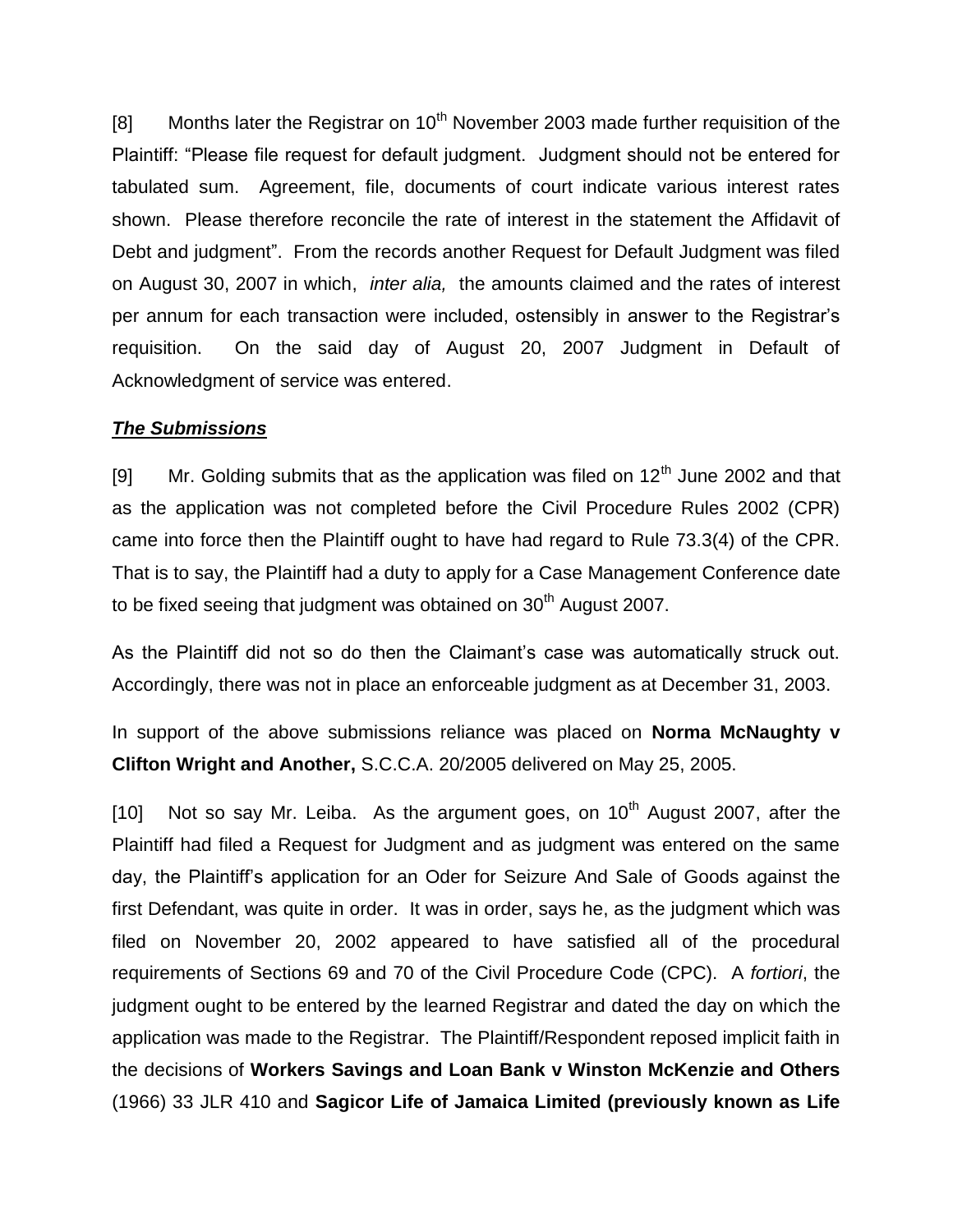**Of Jamaica) v Broadway Import Export** Limited **v Richard Morgan** Claim C.L. 1998/L068 decided on November 24 2009.

### *The Issues*

[11] The larger dimensions of the issue thrown up by the application is whether in August 2007 there was an enforceable judgment.

A secondary issue, is to ask and answer whether by virtue of Rule 73 of the CPR, assuming that the claim was alive, can it be deemed to have been automatically struck out and, consequently, to have been rendered of no legal effect.

# *The Law*

[12] Rule 73 of the CPR is the framework which guides the transition from the CPC the CPR. According to the CPR there is a distinction to be made between "new proceedings" and "old proceedings". The former refers to any proceedings commenced after January 2003 whereas the latter refers to proceedings that began before January 1, 2003. Within the old proceedings category there is a further sub-category of what is described as the Hilary Term Group and the Non-Hilary Term Group. The Hilary Term Group is so called because the CPR does not apply to any old proceedings in which a trial date has been fixed within the first term (Hilary) after January 1, 2003, while the Non-Hilary Term Group is any old proceedings in which a trial date has not been fixed to take place in the Hilary Term.

[13] Rule 73.3 supplies the pivot of the application at bar. It is intituled "Old Proceedings". It reads, where relevant,

- "1) …
- 2) …
- 3) …
- 4) where in any old proceedings a trial date has not been fixed to take place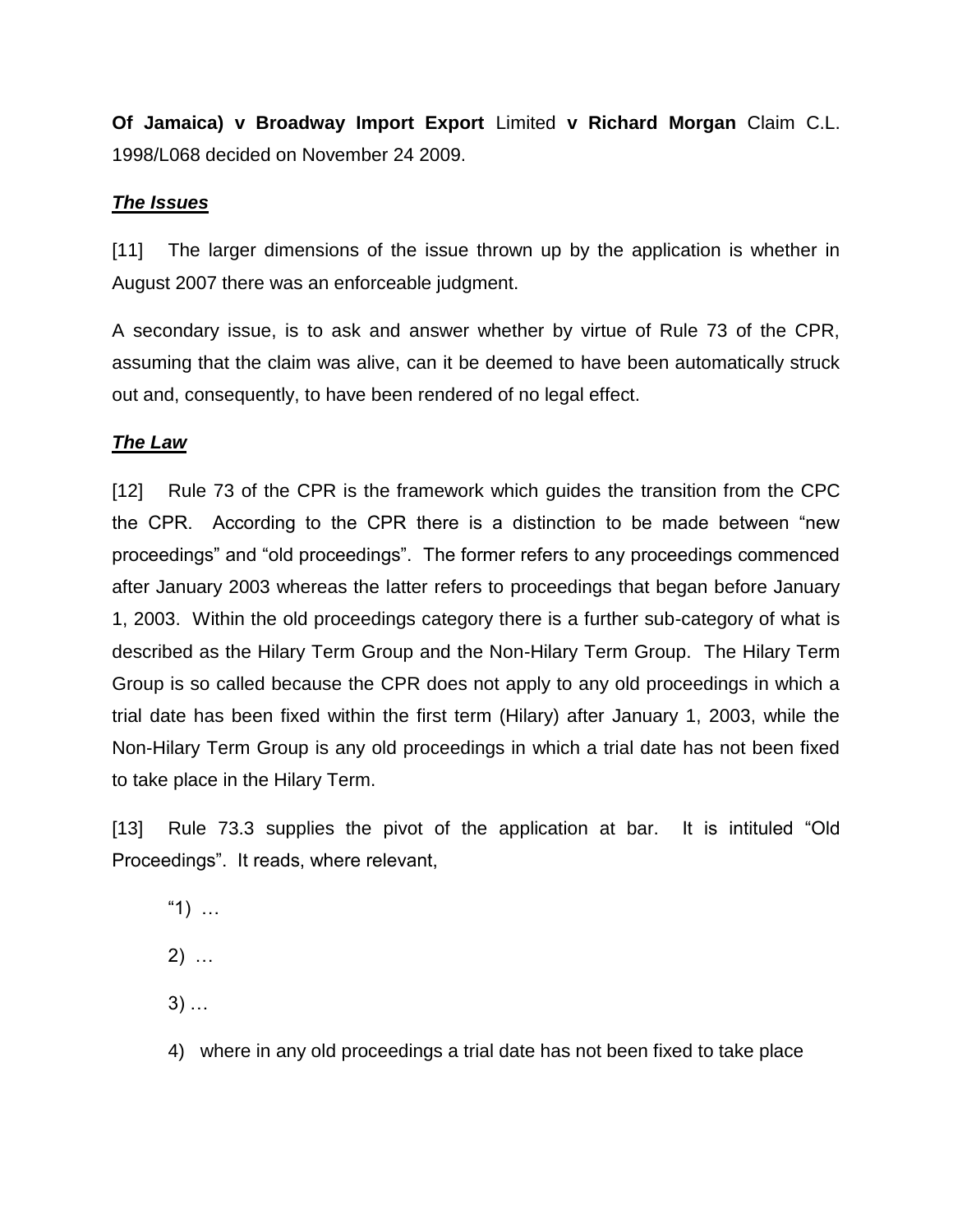within the first term after the commencement date, it is the duty of the claimant t apply for a Case Management Conference to be fixed

- 5) …
- 6) when an application under paragraph (4) is received, the registry must fix a date, time and place for a Case Management Conference under Part 27 and the claimant must give all parties at least 28 days notice of the date, time and place fixed for the Case Management Conference
- 7) these rules apply to old proceedings from the date that notice of the case Management Conference is given
- 8) where no application for a Case Management Conference to be fixed is made by  $31<sup>st</sup>$  December 2003 the proceedings  $\ldots$  are struck out without the need for an application by any party
- 9) … ."

[14] It is to be noted that although under Rule 78.3(8) the old proceedings is automatically struck out upon failure to abide the direction that an application for case management date be made by the  $31<sup>st</sup>$  December 2013, the offending litigant is given an opportunity to restore the proceedings . Accordingly, under Rule 73.4(1) "A list of all proceedings which have been struck out under Rule 73.3(7) must be displayed in a prominent position in the registry between  $1<sup>st</sup>$  January 2004 and 31 $<sup>st</sup>$  March 2004." By</sup> Rule 73.4(2), in addition to the aforementioned list displaying the proceedings which have been struck out, such a list must be advertised in a newspaper or general circulation up to those times not less than two weeks apart.

Rules 73.3(3) and (4) grant to the offending litigant the opportunity to apply to restore the proceedings by  $1<sup>st</sup>$  April 2004. Such an application, according to Rule 73.3(5), must be on notice to all other parties and must be supported by evidence on affidavit.

[15] Upon the receipt of such an application the Court may restore the proceedings only if a good reason is given for failing to apply for a case management conference as directed by Rule 73.3(4); the applicant has a realistic prospect of success in the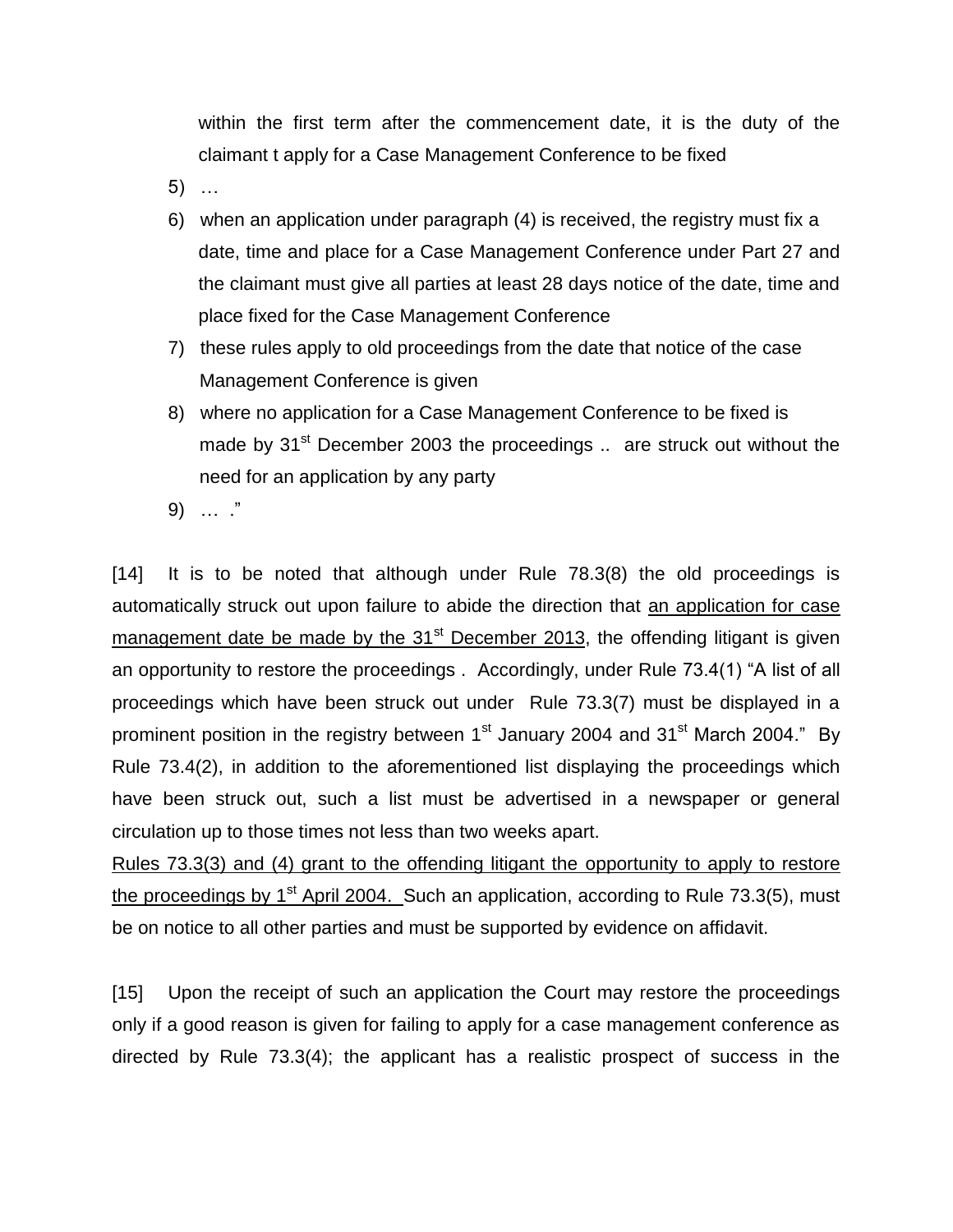proceedings; and the other parties to the proceedings would not be more prejudiced by granting the application than the applicant by refusing it: See Rule 73.4.

[16] Indeed, says Rule 73.5, where the former rules still apply and the court has to exercise its discretion, it may take into account the principles set out in the CPR, in particular, Part 1 (the overriding objective) and Part 25 (Case Management). I now turn to the CPC to determine the framework for the entry of default judgment. According to Section 69 of the CPC, "where any defendant fails to appear to a writ of summons and the plaintiff is desirous of proceeding upon default of appearance under any of the following sections … he shall, before taking such proceeding upon default, file an affidavit of service, or of notice in lieu of service, as the case may be."

[17] One such section under reference of Section 69 is Section 70. It reads: "where the Writ of Summons is indorsed with a claim for liquidated demand, whether specially or otherwise, and the defendant fails … to appear thereto, the plaintiff may, on an affidavit of service of the writ, and of such non-appearance as aforesaid, and to the effect that the debt is due and payable and still subsisting and unsatisfied, enter final judgment for any sum no exceeding the sum indorsed on the writ together with interest at the rate specified (if any), or (if no rate specified) at the rate of six per centum per annum, to the date of the judgment and costs." (Emphasis added)

[18] Let me now train attention upon the cases cited in support of the respective contentions. The **Workers Savings & Loan Bank** case is clear authority for the principle that once a judgment in default was filed in accordance with Section 45 of the CPC, that is to say, that the proper documentation of affidavits of service, search and debt and final order and that such documentation was in order then the Civil Registrar had an obligation to enter judgment. Such a judgment took effect from the date of filing of the request for judgment.

[19] In **Norman McNaughty v Clifton Wright And Others** S.C.C.A. No. 20/2005, delivered on May 25, 2005, is a case on procedural appeal concerning the extension of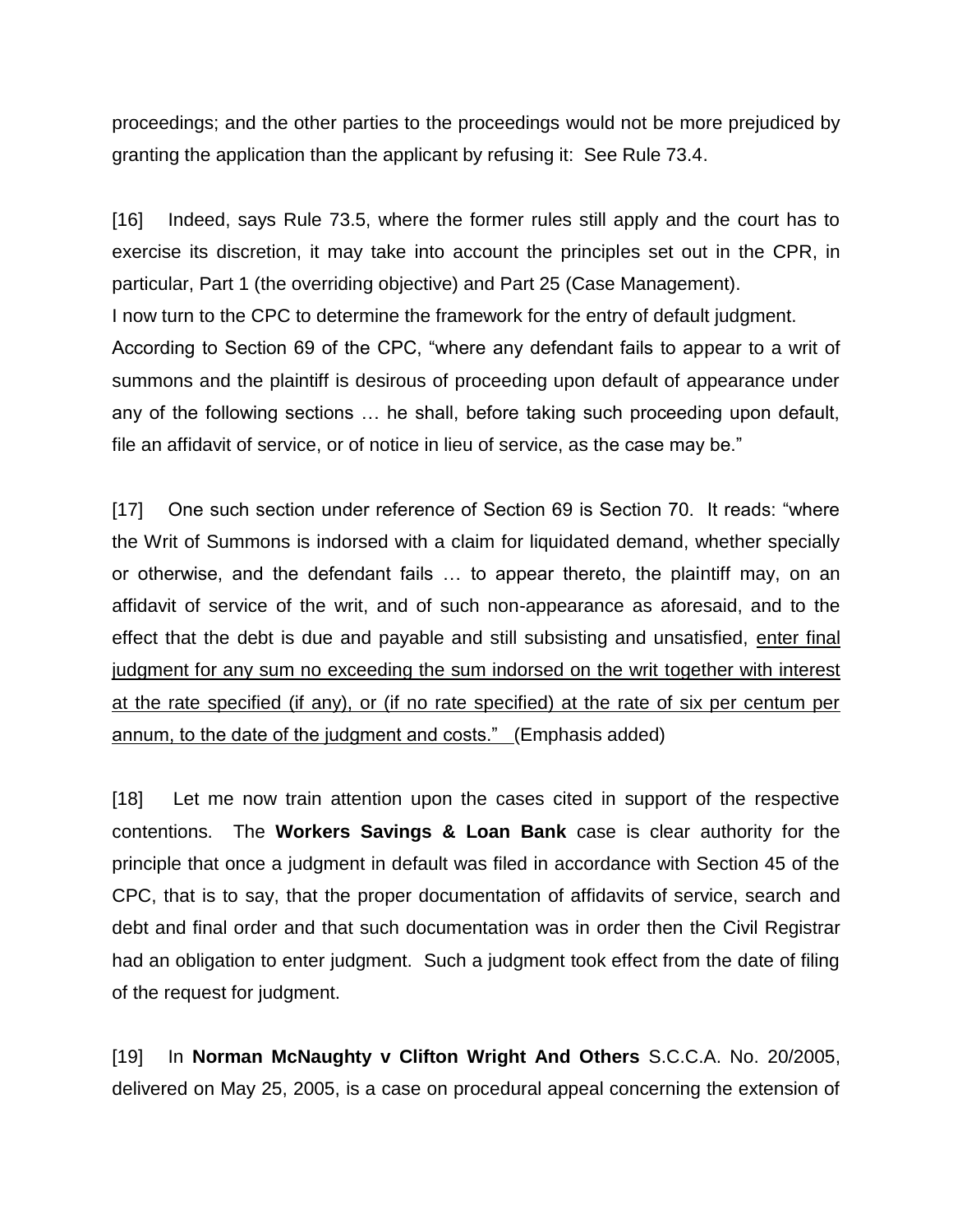time within which to apply for the restoration of proceedings which were automatically struck out pursuant to Rule 73 of the CPR. In that matter the Court rejected the view that Rule 73.4(4) must be read subject to Rule 26.1(2)c) in order to give the Court a general power to enlarge time for making an application for the restoration of proceedings struck out by virtue of Rule 73.3(7). The case at bar, however, does not involve the Court's discretion in extending time so as to achieve compliance with Rule 73 of the CPR and is thus distinguishable from the **McNaughty** case.

[20] In **Holiday Inn Jamaica Inc. v Carl Brown** S.C.C.A. No. 33 of 2008, is authority for the proposition that Rule 73.3(8), that is, the transitional provisions, cannot operate to strike out a default judgment existing prior to December 31, 2002. In that judgment was revived the distinction between proceedings with trial dates set for the Hilary Term 2003 and other proceedings, the non-Hilary Term 2003 cases.

[21] The issue generated by the **Holiday Inn Inc.** case was whether the transitional provisions of P{art 73.3 of the CPR applied to a default judgment entered before January 2003. In the course of the Court's judgment, Smith, JA said "that the provisions of Rule 73.3(8) have the effect of striking out 'old proceedings' that do not have trial dates in the Hilary Term and for which no application has been made for case management." However, emphasized his Lordship of appeal, the transitional provisions do not apply to a judgment in contradistinction to proceedings, to which they apply, arguing that the proceedings commenced by way of the filing of a writ and ended on the entering of a default judgment thus making the issue of liability *res judicata.*

Further along, Smith, JA said "… if Part 73 is to be regarded as applying to default judgments with damages to be assessed it would apply on so far as assessment of damages is concerned. In this case, since no date was set for the assessment of damages, the effect of the application of Rule 73.3(8) would be to strike out only that aspect of the proceedings relating to the assessment of damages".

The result of that abstraction would be, he rhetorically opined, that the default judgment would not be governed by the old rules as they no longer apply and would not be subject to the now rules because it was not incorporated under the new regime. But as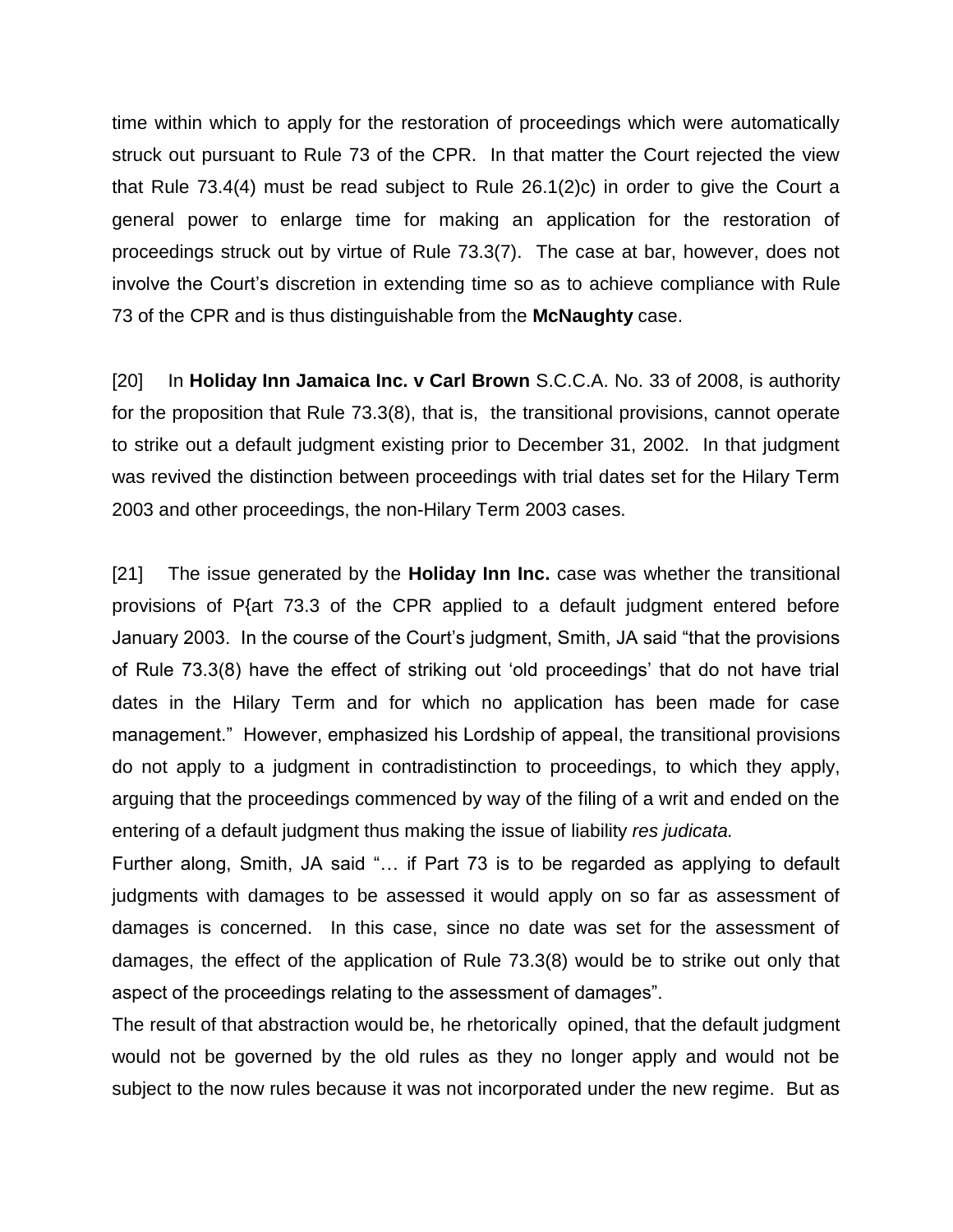that would be tantamount to invite reason to balance on the peak of irregularity he held that Rule 73.3(8) was not designed to apply to old proceedings in respect of which default judgments have been obtained. Accordingly, he pronounced, that "By virtue of Rule 2.2(4) there exists a window for bringing old default proceedings under the new rules." That rule he asserts contains general provisions that would apply to proceedings which by their peculiar nature were not contemplated by Part 73 and to which Part 73 would therefore be inapplicable. The above judgment is instructive in laying the foundation as to the status of a judgment *vis-à-vis* the old rules and the new rules in the light of the transitional powers.

[22] In **Conrad Graham v National Commercial Bank Jamaica Limited**, S.C.C.A. No. 37/2009, Morrison, JA with whom Panton, P and McIntosh, JA (as she then was) agreed allowed an appeal from Frank Williams, J(Ag.) as he then was, on the basis that the action against the appellant had been automatically struck out pursuant to Rule 73.3(8) of the CPR.

[23] The relevant background facts are that by way of a specially endorsed Writ of Summons the Respondent, a commercial bank, filed an action against a Mr. Dexter Chin, Money Traders and Investment Ltd., Messers Conrad Graham, Mr. Ewart Gilzene and Mrs. Sharon Gilzene, to recover the sum of \$56,271,915.00. The appellant Mr. Conrad Graham was sued as one of the guarantors of the debt of Money Traders and Investment Ltd. An affidavit of service attested to the appellant having been served with the writ and no appearance having been entered on behalf of the appellant, on 10 January 2000 the Respondent filed a Request with the Registrar of the Supreme Court for judgment in default of appearance in the sum of \$56,271,915.00 with interest thereon at 75% per annum. The Registrar deemed that the Request was not in order as it failed to indicate the date from which interest was to run.

[24] Following upon a requisition from the Registrar the Request was filed on 20 March 2000 for the amended sum of \$50,271,915.00 with interest at the rate of 75% per annum from the  $14<sup>th</sup>$  day of May 1997 until the date of payment of judgment. Yet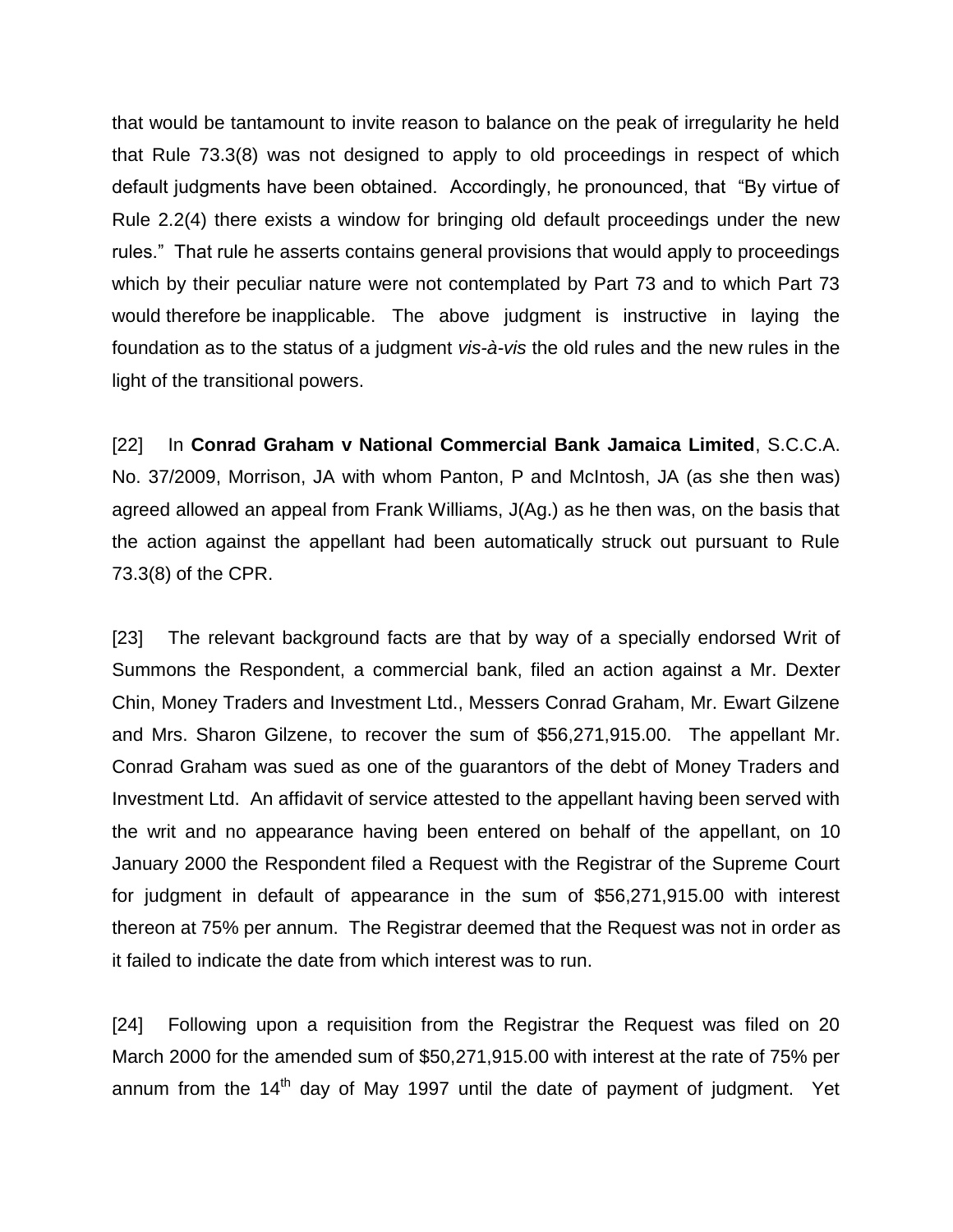another requisition was issued by the Registrar for the Respondent to provide a copy of the promissory note supporting the rate of interest as claimed. That requisition was not honoured in the result that the default judgment in default was not entered before 31 December 2003, in defiance of Rule 73 of the CPR. In particular and as already adverted to Rule 73.3(8) provides that where no application for a case management conference was made by 31 December 2003, the proceedings are struck out without the need for an application by any party. It is to be noted that up to 31 December 2003 no application was made for a case management conference date to be fixed.

[25] On 30 April 2004 the Registrar by way of another requisition to the Respondents attorneys-at-law asked for the request to be refilled and on 14 May 2004 the Respondent acceded with an engorged judgment of \$351,699,467.00 with interest continuing at the rate of \$722,670.12 per day, and costs in the amount of \$24,000.00. On May 14, 2004, the Registrar entered judgment in favour of the Respondent for the sums as indicated.

[26] Sometime later on an application by the Respondent to have the proceedings restored Wolfe, CJ made orders that the claim and first Defendant's counter claim are hereby restored; the claim against the  $4<sup>th</sup>$  and  $5<sup>th</sup>$  Defendants stand dismissed; and, there will be no order as to costs.

[27] Three years elapsed before the Appellant applied to have the judgment set aside. The notice to set aside was amended to incorporate "that upon setting aside the judgment entered against the 3<sup>rd</sup> Defendant" the Court was invited to declare that the claim against the  $3<sup>rd</sup>$  Defendant had been automatically struck out on account of the Claimant's failure to apply for a Case Management Conference. It was the rejection of the application by Frank Williams, J (Ag.) that ushered in the appeal.

[28] Two questions occupied the contemplation of the Court of Appeal: whether the request for default judgment in 2000 could be said to have been in order, whether the March 20, 2000 request by the Registrar was itself in order. To the first question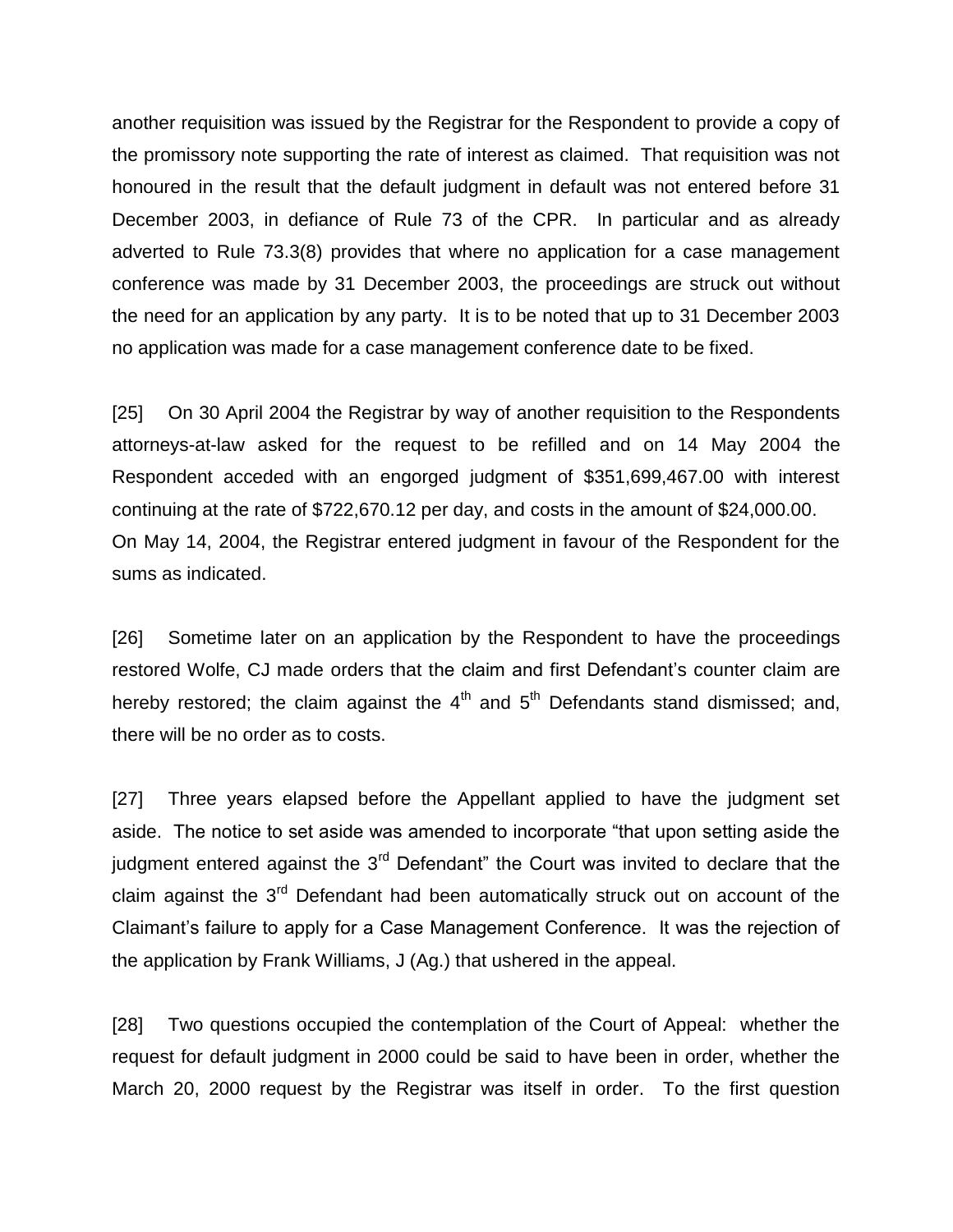Morrison, JA said, "it seems clear that the subsequent refilling on 20 March 2000 in response to the Registrar's requisition with regard to the date from which interest was to run was an implicit acknowledgment by the respondent that the first request was not in fact in order." (Emphasis mine)

[29] In relation to the second question Morrison, JA determined that the request was not in order as the judgment itself was not in proper form, requesting as it did the entry of judgment with interest beyond the date of judgment in a context where Section 70 of the CPC specifically limited the entry of final judgment to any sum not exceeding the sum indebted on the writ, together with interest at the rate specified (if any), or (if no rate e specified) at the rate of six percent per annum, to the date of judgment and costs." It appears that their Lordships were not prepared to say that it was open to the Registrar to have amended the 20 March 2000 judgment by deleting the offending words of "until the date of payment of the judgment" so that in effect the judgment she would then have had to enter would have had to be in terms of the 2000 request. Instead, observed, Morrison, JA "what actually happened was that, having updated the figures to include interest at 75% per annum to 14 May 2004, the judgment entered on that date was for an amount almost double that for which it could have been entered in 2000." (Emphasis mine) In the upshot it was unmaintable that the 2004 judgment was a 'mere amendment' of the 20 March 2000 request for judgment.

[30] Ultimately, the question to be resolved in the current imbroglio is whether the requisition of the Registrar pursuant to which the re-filed judgment was enter constituted a mere amendment to the request for entry of judgment on November 29, 2002. It seems to me, based on the judgment of in the **Conrad Graham** case, that the Plaintiff's filing for judgment on the 20<sup>th</sup> day of November 2002 was not in proper order as it offended Sections 69 and 70 of the CPC in that, the permission to enter final judgment for any sum not exceeding the sum indorsed on the writ must also be indorsed … "with interest at the rate specified (if any), or (if no rate specified) at the rate of six per centum per annum, to the date of the judgment and costs." However, such a